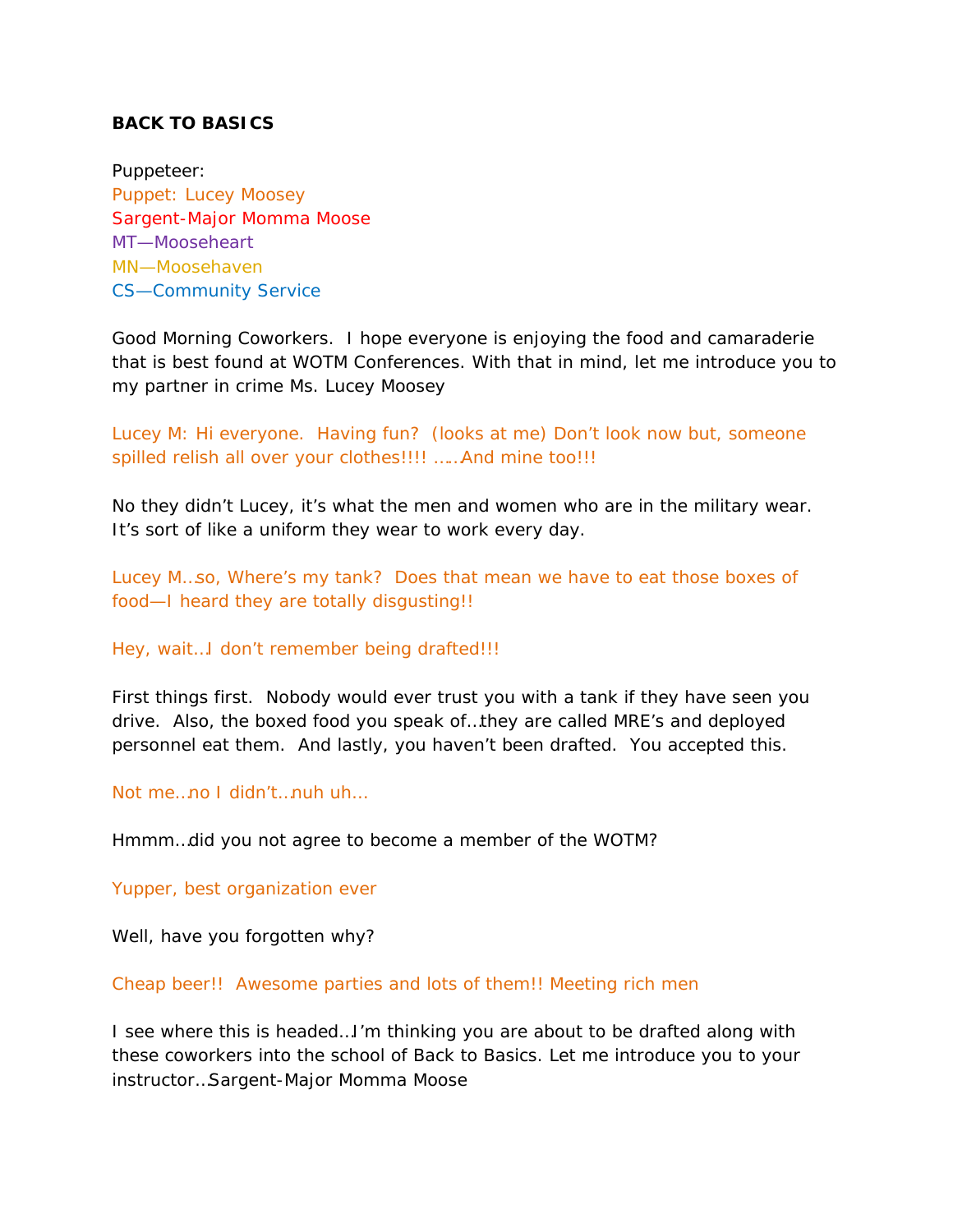Ten Hut…

where, I don't see 10 huts...

Shhhhhhhhhh

MM: Good Morning

It has come to my attention those in attendance need a Back to Basics lecture. I will explain to you the 3 basic building blocks of the Moose program. Without these, our membership growth will falter and our reason for being will cease to exist.

#### Bring in MT—and MN—and CS

(MT is our representative of Mooseheart. (dressed like a child)) (MN is our representative of Moosehaven. (dressed like a senior)) (CS is our representative of Community Service (with signs denoting various community service groups…meals on wheels etc.))

### Umm--It isn't nice to call someone EMPTY or MEAN.

No, no…not the words just the letters. It's called an acronym and the military thinks it's the only way to talk. Like CO is the Commanding Officer, AWOL is absent without leave, MRE is meals ready to eat---CS is Community Service, MT is Mooseheart , MN is Moosehaven.

Ohhh, I get it…like BS is for bull…

#### Shhh.

MT—please explain to these coworkers why you are considered to be the first and most important Basic reason. MT as the most important building block you just volunteered to go first.

MT—**The** number one reason for the Moose is the support of Mooseheart. Remember now, the story of the James J. Davis and how his dream was to protect and provide for children in need? Currently we have approximately 220 children living there right now and they ALL rely on ALL of you (sweeping gesture around the room) as they have nobody else. Through your membership you provide life's necessities and a stable home-like environment. With your gifts and cards, your hugs and your kisses, you provide the love.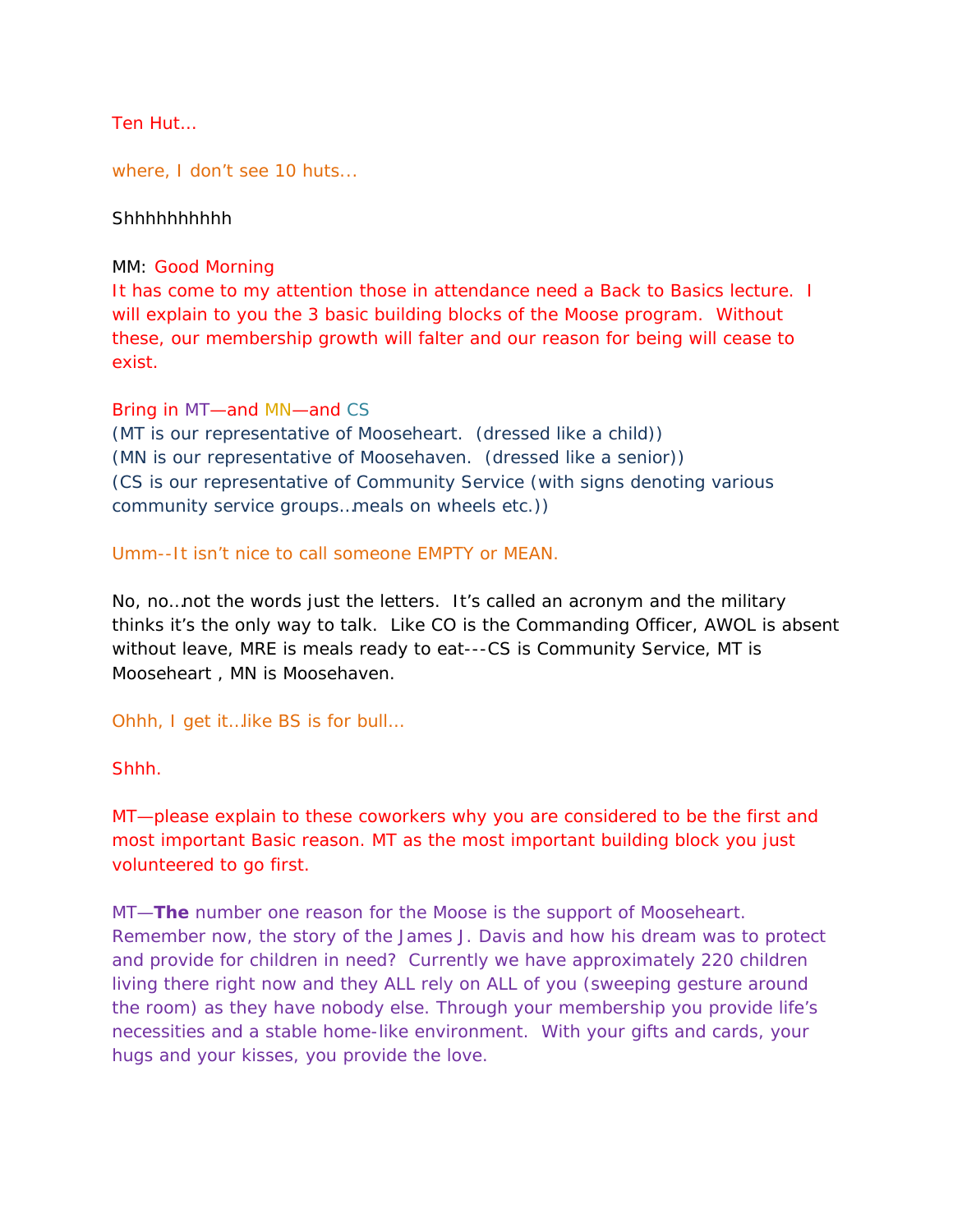MN—please explain to these coworkers why you are considered to be the second important Basic reason

MN—We have been a constant in the Moose Fraternity since 1922. You have helped many seniors live their golden years in the warm and inviting setting you support as Moosehaven. Your generosity has allowed many members to enjoy the warmth and friendship that is found on the campus shared only as Moose members can. Our older members continue to feel useful and loved and do not hesitate to display their gratitude whether at the International conferences or when you visit with them on the dock at the St. John's River.

# CS—please explain to these coworkers why you are considered to be the third and last important Basic reason

CS—I represent those in our community who have little or nothing and must depend on the love and compassion of others. I might be the little girl in grade 1 who doesn't have three meals a day because mommy has just lost her job. I might be the teenager sitting in the corner of a busy coffee shop with an empty cup in front of me because it is a place to be out of the cold for a little while. I might be the elderly gentleman sitting patiently by the door waiting for dinner because that is the only person he gets to talk with. BY giving of your time and money to the many organizations that provide for these lost and sometimes forgotten souls, you also provide hope and smiles.

Wow—how heavy is that!! So then I'm thinking that cheap drinks isn't the right answer??

Did you not hear anything that was just said? No—cheap drinks is not the right answer.

However, we do consider it to be one of the social benefits to your membership. Just like the awesome parties and the friendships we find there.

#### Well then, I can find a rich man!!!

Lucey…stop…the lodge is not a dating service. (whisper) Besides, all the good ones are taken.

#### (sigh)Okay, okay…but, what's a moose supposed to do?

Increase our membership. Members provide the stability both financially and emotionally required by the three Basic building blocks—MT, MN, CS to withstand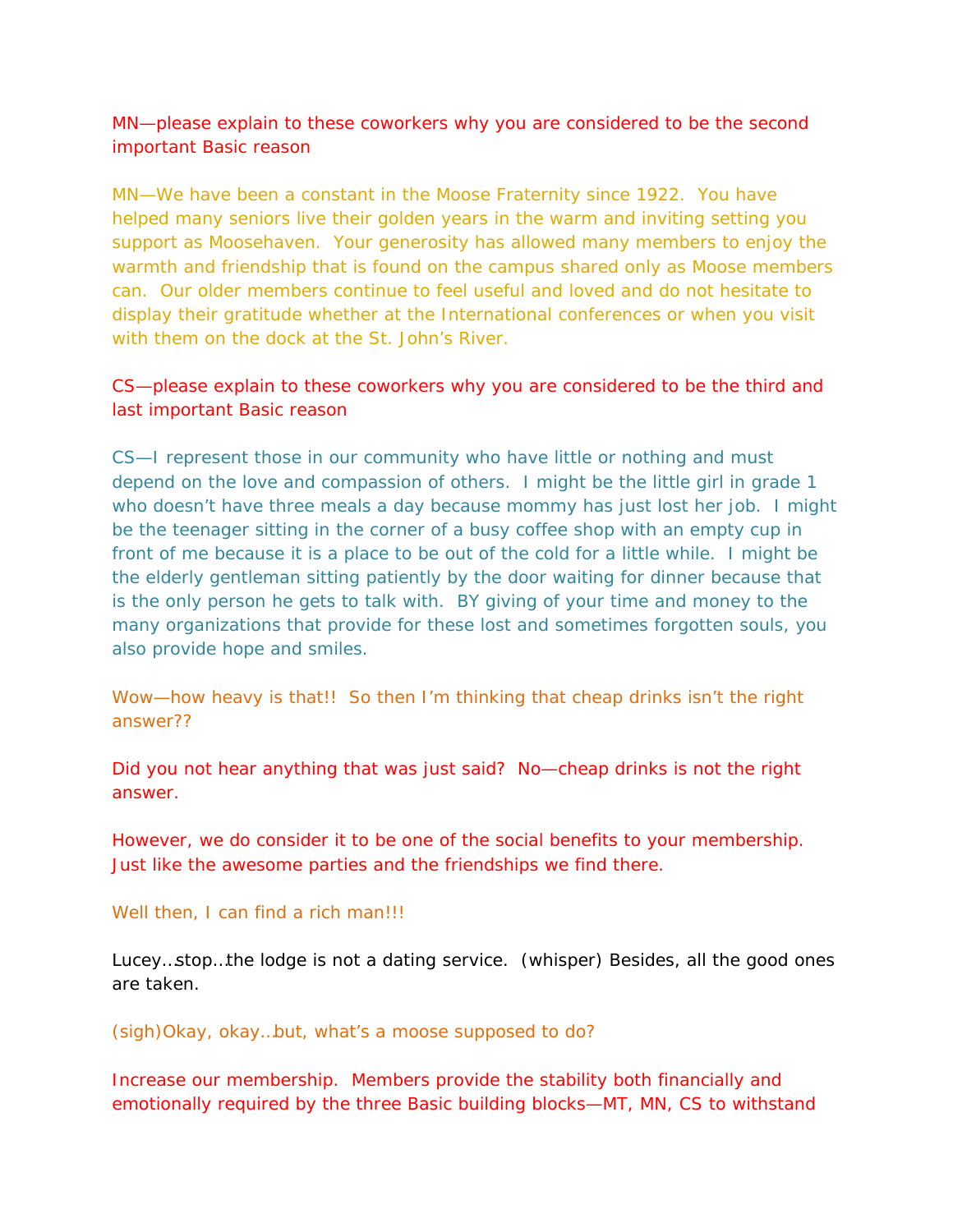the grenades tossed by today's world. You know if every co-worker signed just one member every year we would succeed in our task of increasing membership

(giggling) And the men think they are out-numbered now!! Can you see the look on their faces!! If that's not incentive

But we must sell Mooseheart, Moosehaven and Community Service and what they represent. Perhaps instead of our selfishness and all about me attitudes—cheap beer, awesome parties, rich men—we need to remember those who don't have the opportunities we do.

Okay—pop quiz. You will answer each question out loud and with definition…understood?

Uh oh... I don't do well with pop quizzes. What if I don't pass??

Question 1: What is the most important reason for belonging to the Women of the Moose? Lucey—

Ummm (making funny faces) MT—MOOSEHEART—MA'AM (was that enough definition??)

Good JOB—You are correct.

Question 2: Name another of the Basic building blocks.

Ooooo, pick me, pick me

Dawn—

CS—Community Service

Clearing throat

Community Service…**Ma'am**

That's more like it.

Question 3: So, what's a moose to do? (tricked ya) Mary Cook?

Increase membership?